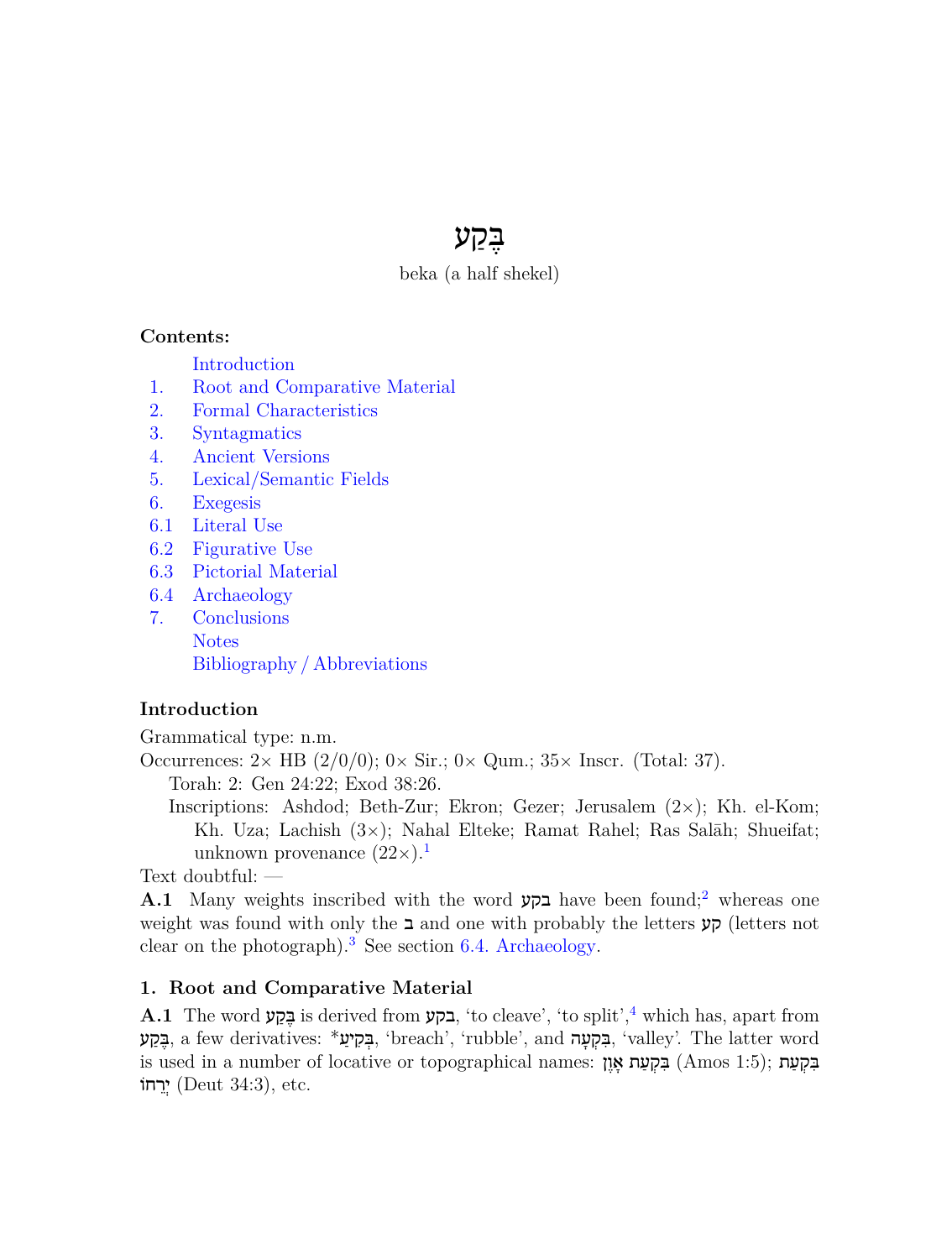<span id="page-1-4"></span><span id="page-1-3"></span> $\bf A.2$  The noun בקע is not attested in the cognate languages.<sup>[5](#page-4-6)</sup> However, the root is attested in, for example, Ug.  $bq^{\prime}$ , 'to split, open',<sup>[6](#page-4-7)</sup> Moab.  $bq^{\prime}$ , 'to break through  $(\text{of dawn})$ ', בקע, 'to split, chop'.<sup>[8](#page-4-9)</sup>

<span id="page-1-7"></span><span id="page-1-6"></span><span id="page-1-5"></span>**A.3** The BHebr. word בָּקָע (weight, coin', is used in a quotation from Exod 38:26 in the midrashim, such as Bereshit Rabba (84:18): אַתֵּם מִכַרְתֵּם בְּנַהּ שֶׁל רַחֵל בִּעֵשְׂרִים ְכָּסֶף, לְפִיכָךְ יִהְיֶה כַּל אֶחֶד וְאֶחֶד מַגִּיעוֹ בֶּקֲע לַגְלְגֹּלֶת, הֲדָא הוּא דִכְתִיב (שמות לח, כו): בֶּקַע לַגְלְגֹּלֶת ָמְחֵצִית הַשֵּׁקֵל. 'You sold Rachel's son for twenty pieces of silver, therefore shall each of you bring a *beka* a head; thus it is written (Exod 38:26): *A beka a head, half a shekel*.'[10](#page-4-11)

## <span id="page-1-8"></span><span id="page-1-0"></span>**2. Formal Characteristics**

<span id="page-1-10"></span><span id="page-1-9"></span>**A.1** ע ַק ֶבּ is a *qatl* formation – the most common noun pattern (almost a quarter of  $\frac{1}{2}$ .**בקע** $\frac{1}{2}$  = of the root tertiae gutturalis  $\sqrt{2}$ .

## <span id="page-1-1"></span>**3. Syntagmatics**

**A.1** In the Hebrew Bible ע ַק ֶבּ occurs twice in the singular absolute. No other forms are attested. In epigraphical sources the word is solely used as the designation of the weight on which it is inscribed.

**A.2** ע ַק ֶבּ occurs in a nominal clause:

בֵּקֵע מִשְׁקַלוֹ, 'a *beka* is its weight', Gen 24:22;

<span id="page-1-11"></span>יִרְסֵף פִּקוּדֵי הַעֲדָה ... בֵּקַע לַגְלִגֹּלֵת, 'the silver of the counted ones of the congregation was … a *beka* per head', Exod 38:25–26.[13](#page-4-14)

<span id="page-1-12"></span>**A.3** ע ַק ֶבּ occurs in apposition: בֶּקָע ... מַחֲצִית הַשֵּׁקֵל (a  $beka$  ... half a shekel', Exod 38:26. $^{14}$  $^{14}$  $^{14}$ 

# <span id="page-1-2"></span>**4. Ancient Versions**

<span id="page-1-14"></span><span id="page-1-13"></span>**a.** Septuagint (LXX) and other Greek versions: δραχμή, 'drachma (weight)':<sup>[15](#page-4-16)</sup> Gen 24:22<sup>LXX</sup>; Exod 39:3<sup>LXX</sup> (38:26<sup>MT</sup>); δίδραχμον, 'coin of two drachmas':  $^{16}$  $^{16}$  $^{16}$  Exod 39:3<sup>α'</sup> (38:26<sup>MT</sup>).

<span id="page-1-16"></span><span id="page-1-15"></span>**b.** Targumim (T:  $O/N/PsJ/Smr$ ): דרכמון, 'drachma':<sup>[17](#page-5-0)</sup> Gen 24:22<sup>PsJ</sup>; Exod 38:26<sup>PsJ</sup>; טבי, 'half-shekel, coin':<sup>[18](#page-5-1)</sup> Gen 24:22<sup>N,Smr</sup>; Exod 38:26<sup>Smr</sup>; תקלא, 'shekel': $^{19}$  $^{19}$  $^{19}$  Gen 24:22°; Exod 38:26°; No rendering: Exod  $38:26<sup>n</sup>$ . [20](#page-5-3)

<span id="page-1-19"></span><span id="page-1-18"></span><span id="page-1-17"></span>**c.** Peshitta (S):  $(matq\bar{a}l\bar{a})$ , 'weight, scale, shekel':<sup>[21](#page-5-4)</sup> Gen 24:22; Exod 38:26.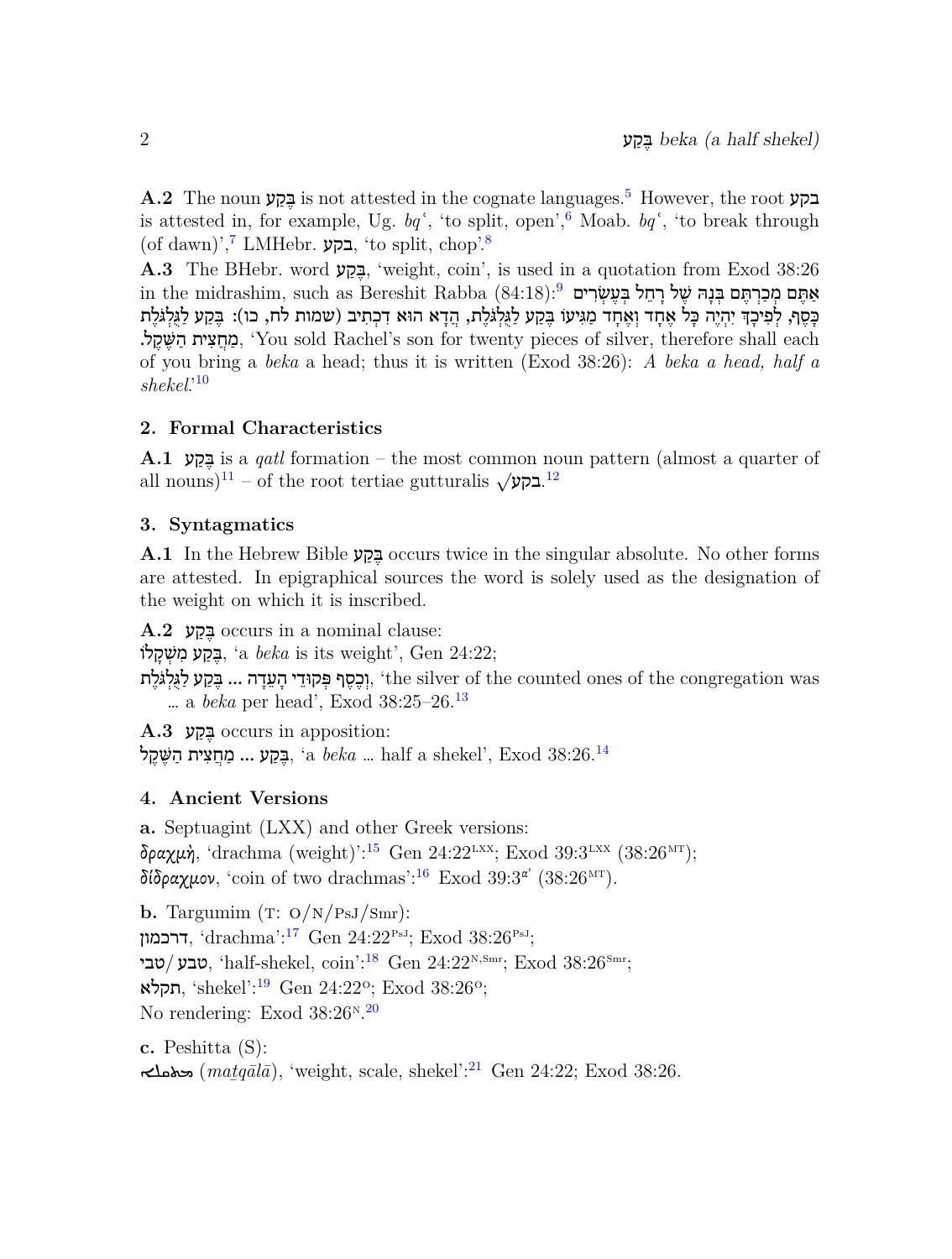<span id="page-2-6"></span><span id="page-2-5"></span>**d.** Vulgate (V) *siclos duos*, 'two shekel':[22](#page-5-5) Gen 24:22. No rendering: Exod 38:26.<sup>[23](#page-5-6)</sup>

## <span id="page-2-0"></span>**5. Lexical/Semantic Fields**

**A.1** הָקָט occurs in the context of the description of the weight of gold (בְּקַע, Gen  $24:22$ ) and silver (פְּסֵף, Exod 38:25–26). Another weight mentioned in its context is the shekel (*→* ל ֶק ֶשׁ(. The *beka* is even equated with a half shekel in Exod 38:26. This use seems to agree with the custom of expressing the worth of precious goods in terms of weight, whereas food was described on the basis of size or volume.<sup>[24](#page-5-7)</sup>

## <span id="page-2-7"></span><span id="page-2-1"></span>**6. Exegesis**

## <span id="page-2-8"></span><span id="page-2-2"></span>*6.1 Literal Use*

<span id="page-2-9"></span>**A.1** The word בָּכָן has the basic meaning 'split off', 'piece', 'part',<sup>[25](#page-5-8)</sup> and in Exod 38:[26](#page-5-9) it is a 'part' (from two parts) of a shekel.<sup>26</sup>

**A.2** The designation ע ַק ֶבּ is mentioned as a weight in Gen 24:22: Abraham's servant gives rich gifts to Rebeccah. He takes (לקח) a golden ring (בְּזֵם  $\alpha$ ), whose weight ;עֲ שָׂ רָ ה זָ הָ ב) shekels golden ten weigh which ,bracelets two as well as ,בֶּ קַ ע a is) מִ שְׁ קָ ל) cf. *→* ל ֶק ֶשׁ(. The use of ע ַק ֶבּ for a ring, next to 'ten shekels' for bracelets, suggests that a *beka* weighs only part of a shekel.

 $\bf A.3$  In Exod 38:26 a בּקָע is mentioned in the context of silver (הַפָּף, Exod 38:25) as processed material (Exod 38:24-31) in the manufacture of the tabernacle, and was gathered in a census. This is referred to as a בֵּקַע in silver per head for every one who was numbered in the census from the age of twenty and upwards. A  $\overline{z}$  is  $\pm$ further referred to in Exod 38:26 as half a shekel (מחצית השׁקל, 'half of a shekel') 'by  $\text{the } \text{santuary } \text{shekel'}$  (שֶׁקֵל – ,בְּשֶׁקֶל הַקֹּדֵשׁ, → יָ

#### <span id="page-2-3"></span>*6.2 Figurative Use*

Not attested.

#### <span id="page-2-10"></span><span id="page-2-4"></span>*6.3 Pictorial Material*

**A.1** Some pictures or drawings of *beka* weights have been published.<sup>[27](#page-5-10)</sup> Two of these are presented below (Figs. 1–2), of which the round, stone weight is the most common example.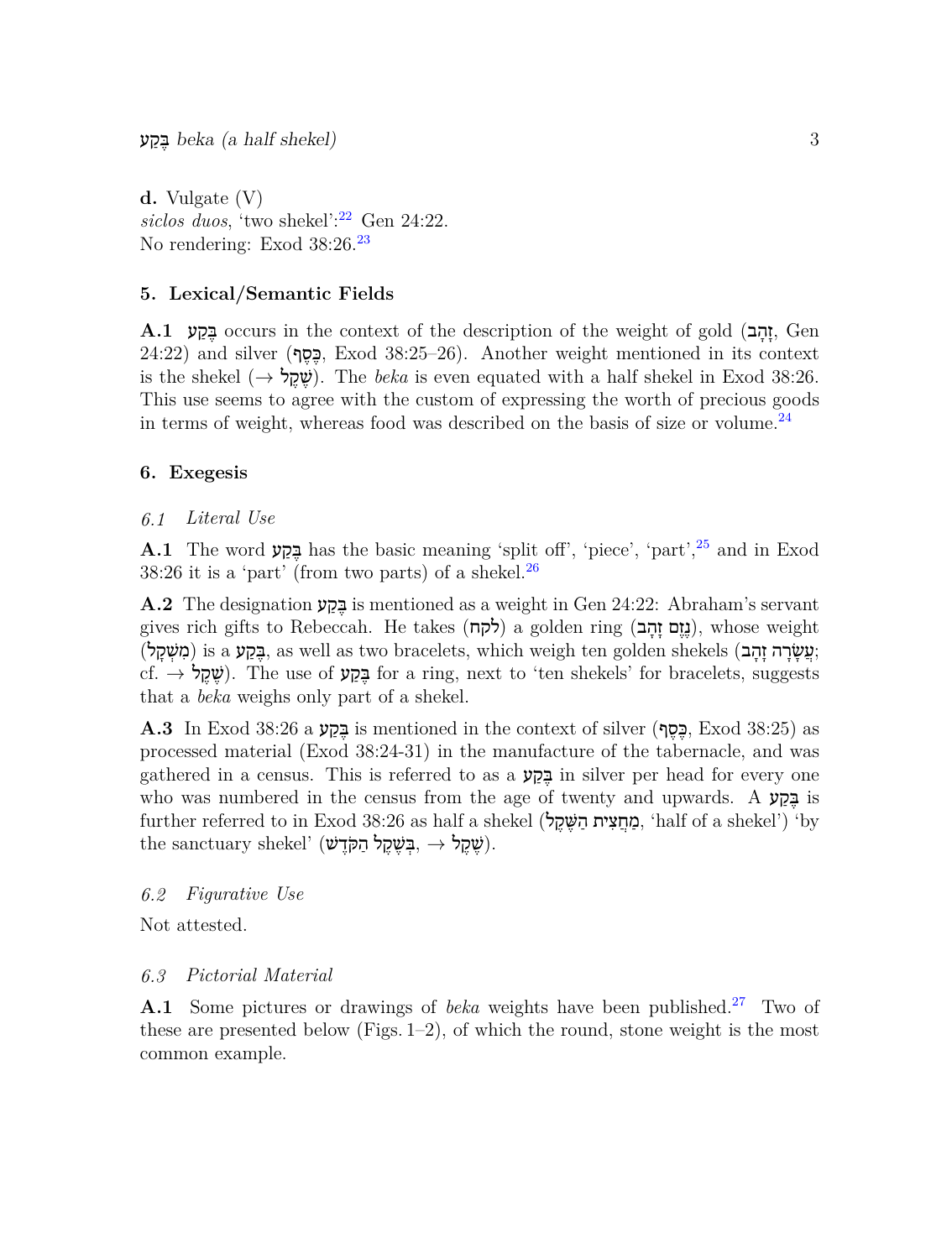

<span id="page-3-2"></span><span id="page-3-1"></span>

FIGURE 1: Stone beka-weight<sup>[28](#page-5-11)</sup> FIGURE 2: Metal beka-weight<sup>[29](#page-5-12)</sup>

**A.2** A First Temple period *beka* weight was discovered during the sifting project of archaeological soil originating from the Western Wall foundations in the Emek Tzurim National Park under auspices of the City of David Foundation. The find is interesting, because the weight was inscribed in mirror script (see Fig. 3, below), which suggests that the craftsman was used to create seals and to writing in mirror script.<sup>[30](#page-5-13)</sup>

<span id="page-3-4"></span><span id="page-3-3"></span>

Figure 3: *Beka* weight inscribed in mirror script.[31](#page-5-14)

## <span id="page-3-5"></span><span id="page-3-0"></span>*6.4 Archaeology*

<span id="page-3-9"></span><span id="page-3-8"></span><span id="page-3-7"></span><span id="page-3-6"></span>**A.1** Kletter mentions thirty-five weights designated with the letters ב, ק, and ע (or one or two of these letters) as a **הֲכָל**ע.<sup>[32](#page-5-15)</sup> Their provenance is, as far as is known, for the most part in Judah. They date from the late 8th century BCE, and later centuries and vary in weight from 5.51 to about 6.90 grams, with an average of 6,003 grams.<sup>[33](#page-5-16)</sup> These weights, all homogeneous in shape, are as a rule made of stone as all weights were,  $34$  although a metal weight has been found.  $35$  It is also possible to point out a number of uninscribed *beka* weights (6.0-6.6 grams, mostly of stone), of which it is difficult to say whether they date from the same or from an earlier period.[36](#page-6-1)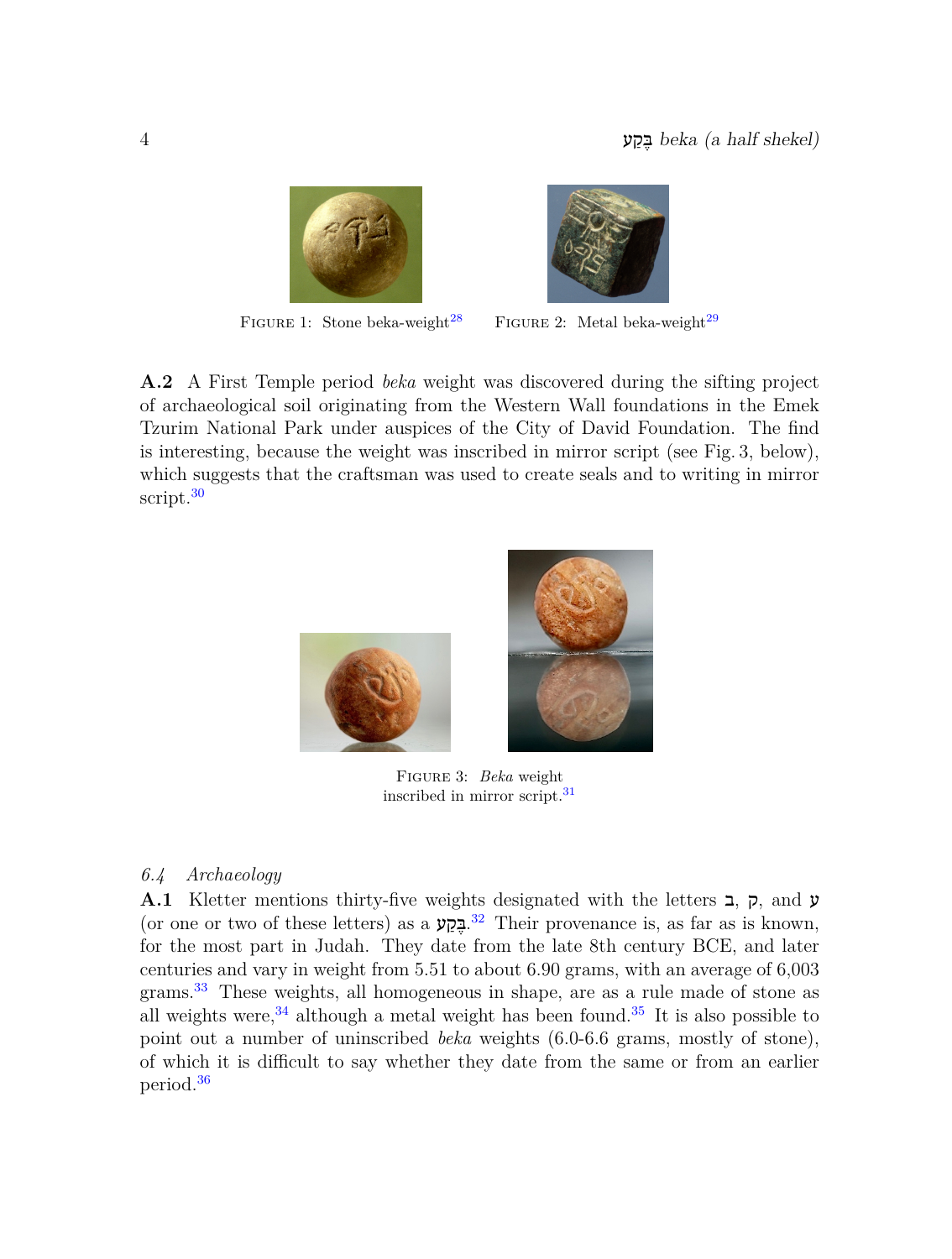#### <span id="page-4-0"></span>**7. Conclusion**

<span id="page-4-20"></span><span id="page-4-19"></span><span id="page-4-18"></span>**A.1** The בְּקַע, 'half shekel', is part of a system of weights that is based on the  $\ddot{x}$ . The fact that the found *beka* weights vary in weight, is attributed to the existence of more than one weight standard.[37](#page-6-2) However, it can also be explained by factors such as mistakes in the manufacture of the weights, inability to weigh accurately, and to wear and tear.[38](#page-6-3) Since the found *beka* weights originate from the same period and, as far as is known, come largely from the same area (Judaea), and are largely homogeneous in terms of material and shape, it is probable that these weights are based on the same standard of weight.<sup>[39](#page-6-4)</sup> It is therefore likely that the same weight standard is to be applied to the ב  $\frac{1}{2}$  of Gen 24:22 and the one of Exod 38:26. It is true that for the  $\frac{1}{2}$  of Exod 38:26, unlike that of Gen 24:22, the standard of the 'sanctuary shekel' applies. But the question remains whether this standard set by the sanctuary would have deviated from the standard that was in normal use (see .(שֶׁ קֶ ל *→*

## <span id="page-4-1"></span>**Notes**

- <span id="page-4-3"></span><span id="page-4-2"></span>[1](#page-0-2) *↑* See esp. Kletter 1998: 211–17 and 243, with references to the sources and earlier literature.
- [2](#page-0-3) *↑* Cf. Diringer 1934: 277–80; Tav. XXIII, 14–17; Moscatti 1951: 103; Tav. XXIV, 9–10; Shany 1967: 54–55; pl. XI; Kletter 1998: 211–17, 243; Heltzer 1998: 44\*–46\*.
- <span id="page-4-4"></span>[3](#page-0-4) *↑* See Kletter 1998: 213, # 6; 214, # 10, respectively.
- <span id="page-4-5"></span>[4](#page-0-5) *↑* KBL, 144: 'Teil, Stück *part, piece*'; Zorell, 124; *HAL*, 144; *HALOT*, 150; Ges<sup>18</sup>, 169.
- <span id="page-4-6"></span>[5](#page-1-3) *↑* Cf. *HAL*, 144; Ges<sup>18</sup>, 169; *DNWSI*, 187.
- <span id="page-4-8"></span><span id="page-4-7"></span>[6](#page-1-4) *↑ WUS*, 57, # 567; *DULAT*<sup>1</sup> , 234.
- [7](#page-1-5) *↑ KAI*, 176, # 181.
- <span id="page-4-9"></span>[8](#page-1-6) *↑* Jastrow, *DTT*, 186.
- <span id="page-4-10"></span>[9](#page-1-7) *↑* Jastrow, *DTT*, 186.
- <span id="page-4-11"></span>[10](#page-1-8) *↑* For a somewhat different rendering, cf. Freedman 1939, 783.
- <span id="page-4-13"></span><span id="page-4-12"></span>[11](#page-1-9) *↑* BL, 455, § 61.i*′* .
- <span id="page-4-14"></span>[12](#page-1-10) *↑* BL, 456, § 61.k*′*γ.
- [13](#page-1-11) *↑ DCH*, vol. 2, 249.
- <span id="page-4-15"></span>[14](#page-1-12) *↑ DCH*, vol. 2, 249.
- <span id="page-4-16"></span>[15](#page-1-13) *↑* LEH<sup>3</sup> , 161; *GELS*, 178.
- <span id="page-4-17"></span>[16](#page-1-14) ↑ LEH<sup>3</sup>, 151; *GELS*, 164. Remarkably LEH<sup>3</sup>, 151, has in addition to 'coin of two drachmas' also 'half-shekel', which suggests that δίδραχμον equals 'half-shekel'. Apparently 'half-shekel' was intended as a definition for *one* drachma, because a δίδραχμον equals always a shekel (see Gen 23:15, 16; Exod 21:32).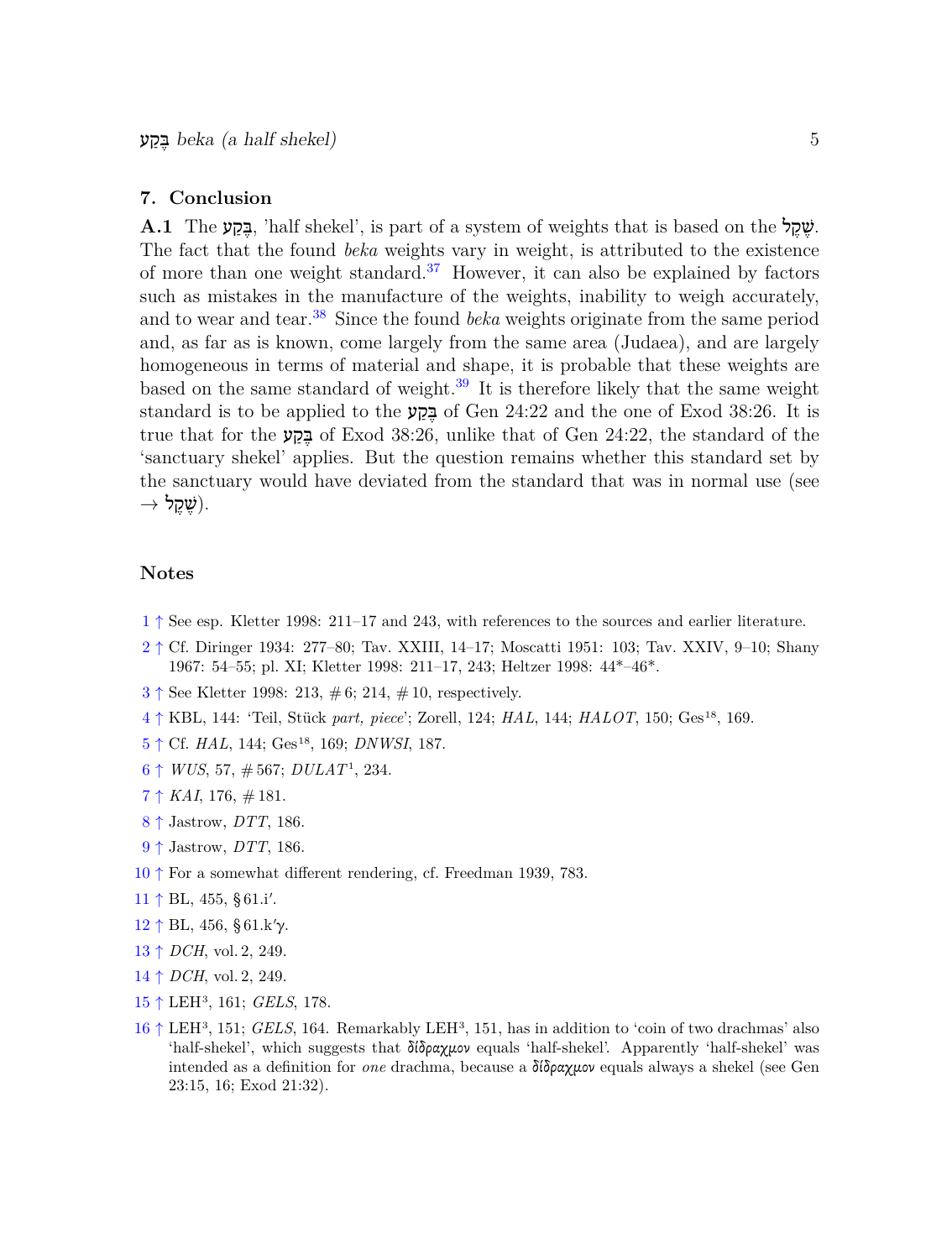- <span id="page-5-0"></span>[17](#page-1-15) *↑* Levy, *CWT*, vol. I, 188: '*Dareicos*, eine persische Goldmünze = einem gemeinen Shekel'; Jastrow, *DTT*, 324: '(late b.h.) = כּוֹן ְר ַדּ =) *Daric*, *ad loc.*); Dalman, *ANHT*, 105: '(δραχμή) Drachme'; Sokoloff, *DJPA*, 156.
- <span id="page-5-1"></span>[18](#page-1-16) *↑* Tal, *DSA*, 302 s.v. טבע ;Levy, *CWT*, vol. I, 294: '1. *geprägte Münze*, …bes. die Hälfte eines heiligen Sekel'. Jastrow, *DTT*, 519: '*Teb*'a, a coin equal to half a Sela'. Dalman, *ANHT*, 166: '1. Münze; 2. eine bestimmte Münze (ein halber Sela)'.
- <span id="page-5-2"></span>[19](#page-1-17) *↑* Levy, *CWT*, vol. II, 551, '*Siclus*, u.zw. der gemeine Sekel = der Hälfte eines heiligen Sekels oder Sela = Dareikon, ungef. 13 Sgr. nach unserm Gelde'. Jastrow, *DTT*, 1691: '*weight*, esp. (*half a*) *Shekel*'. Dalman, *ANHT*, 447: 'II. Sekel (Gewicht u. Münze)".
- <span id="page-5-3"></span> $20 \uparrow$  $20 \uparrow$  Only in the marginalia of  $T^N$  an equivalent **טבע** for MT שָׁבָּקַטּ is found.
- <span id="page-5-4"></span>[21](#page-1-19) *↑* Payne Smith, *CSD*, 321; Sokoloff, *SLB*, 875.
- <span id="page-5-6"></span><span id="page-5-5"></span>[22](#page-2-5) *↑ LD*, 1693: 'a shekel'.
- [23](#page-2-6) ↑ The whole phrase of MT in Exod 38:26, in which the word <u>≖</u> is applied, was not rendered in V.
- <span id="page-5-7"></span>[24](#page-2-7) *↑* De Vaux, *IAT*, vol. I, 309.
- <span id="page-5-8"></span>[25](#page-2-8) *↑* Gesenius, *TPC* vol. 1, 232; BDB, 132; KBL, 144: 'Teil, Stück *part, piece*'; Zorell, 124; *HAL*, 144; *HALOT*, 150; Ges<sup>18</sup>, 169.
- <span id="page-5-9"></span>[26](#page-2-9) *↑* Gesenius, *TPC* vol. 1, 232: 'pars dimidia, a findendo dicta (...), nonnisi spec. dimidius siclus'; *HAWAT*, 46: '1/2 Šeqel: ca. acht Gramm'; BDB, 132: 'fraction, half, i.e. half-shekel, a weight'; *GB*, 111: 'halber Sekel'; Zorell, 124: '… sec. Ex 38 26 dimidia pars sicli sacri (= 8,18 gr. nostri ponderis…)'; *HAL*, 144: 'e. Gewicht als Metallwert  $1/2$  אֱשׂ ; Halbschekel'. *DCH*, vol. 2, 249: 'half a shekel'. Ges<sup>18</sup>, 169: 'GBdtg Abgespaltenes, bzw. Teil, i. **200** Beka, Halbschekel 1. Gewicht  $(...) = ca. 6 g. m. lok. Abweichungen'.$
- <span id="page-5-10"></span>[27](#page-2-10) *↑* Diringer 1934: Tav. XXIII, ## 14–17; Diringer 1958: 231, pl. 13; Moscatti 1951: Tav. XXIV, ## 9–10; Scott 1959: 36, fig. 7, ## 4–6; Strobel 1964: 1166, Abb. 3, # 3; Kletter 1998: 218, Fig. 36; Stern 2001: 196, Fig. I.85.
- <span id="page-5-12"></span><span id="page-5-11"></span>[28](#page-3-1) *↑* Photograph: Zev Radovan; courtesy of the Israel Museum, Jerusalem.
- [29](#page-3-2) *↑* Photograph: Zev Radovan; private collection.
- <span id="page-5-13"></span>[30](#page-3-3) *↑* Cf. Borschel-Dan 2018.
- <span id="page-5-15"></span><span id="page-5-14"></span>[31](#page-3-4) *↑* Photograph: Eliyahu Yanai; Courtesy of the City of David Archive.
- <span id="page-5-16"></span>[32](#page-3-5) *↑* Kletter 1998: 17, 43, 60, 76, 78–80, 52–53, 211–17, 243.
- [33](#page-3-6) *↑* Cf. Barrois 1953: 255; Diringer 1958: 228; Scott 1959: 35; De Vaux, *IAT*, vol. I, 311; Kletter 1998: 211–17, 243; Kletter 2009: 834–35; Röllig 2003: 435–36; Bashan 2007: 706; Cf. also Powell 1992: 907.

Heltzer 1998: 44\*-46\*, argues for 6.82gr as the weight of a Judaean half-shekel, whereas most studies assume the average weight in line with Kletter's observations. In this respect the comment by Marvin Powell (Powell 1992: 905) should be kept inmind: 'Most surviving weight specimens are small and deviation from a given norm increases as the size of the weight decreases.' Similarly Weippert 1977: 93.

<span id="page-5-17"></span>[34](#page-3-7) *↑* Cf. the reference to weights as 'stones' (ן ֶב ֶא(, comparable to Akk. and Ug.; e.g. Lev 19:36; 2 Sam 14:26; Mic 6:11; cf. *HALOT*, 8; Barrois 1953: 252; De Vaux, *IAT*, vol. I, 309; Weippert 1977: 93; Powell 1992: 905; Bashan 2007: 703.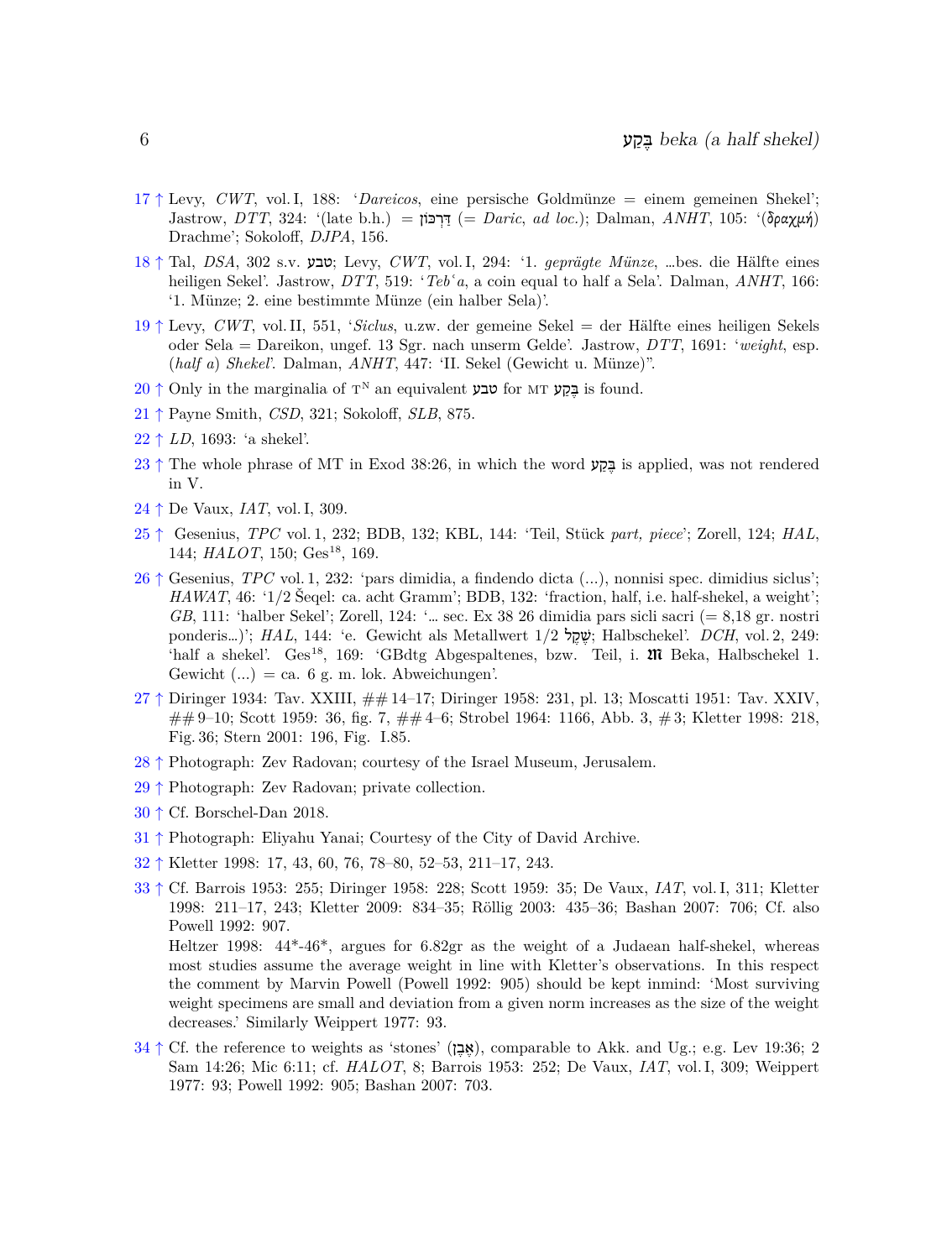- <span id="page-6-0"></span> *↑* Shany 1967: 54–55; Kletter 1998: 216, # 20. Other (larger) weights were also cast, see Bashan 2007: 703; for some illustrations of cast weights, see *ANEP*, 36, ## 118–21; 341, # 777.
- <span id="page-6-1"></span>*↑* Kletter 1998: 132–37, 143, 254.
- <span id="page-6-2"></span>*↑* Diringer 1958: 228.
- <span id="page-6-3"></span>*↑* Cf. Cook 1988: 1052, 1054; Kletter 1998: 71, 78, 140.
- <span id="page-6-4"></span>*↑* Kletter 1998: 70–72.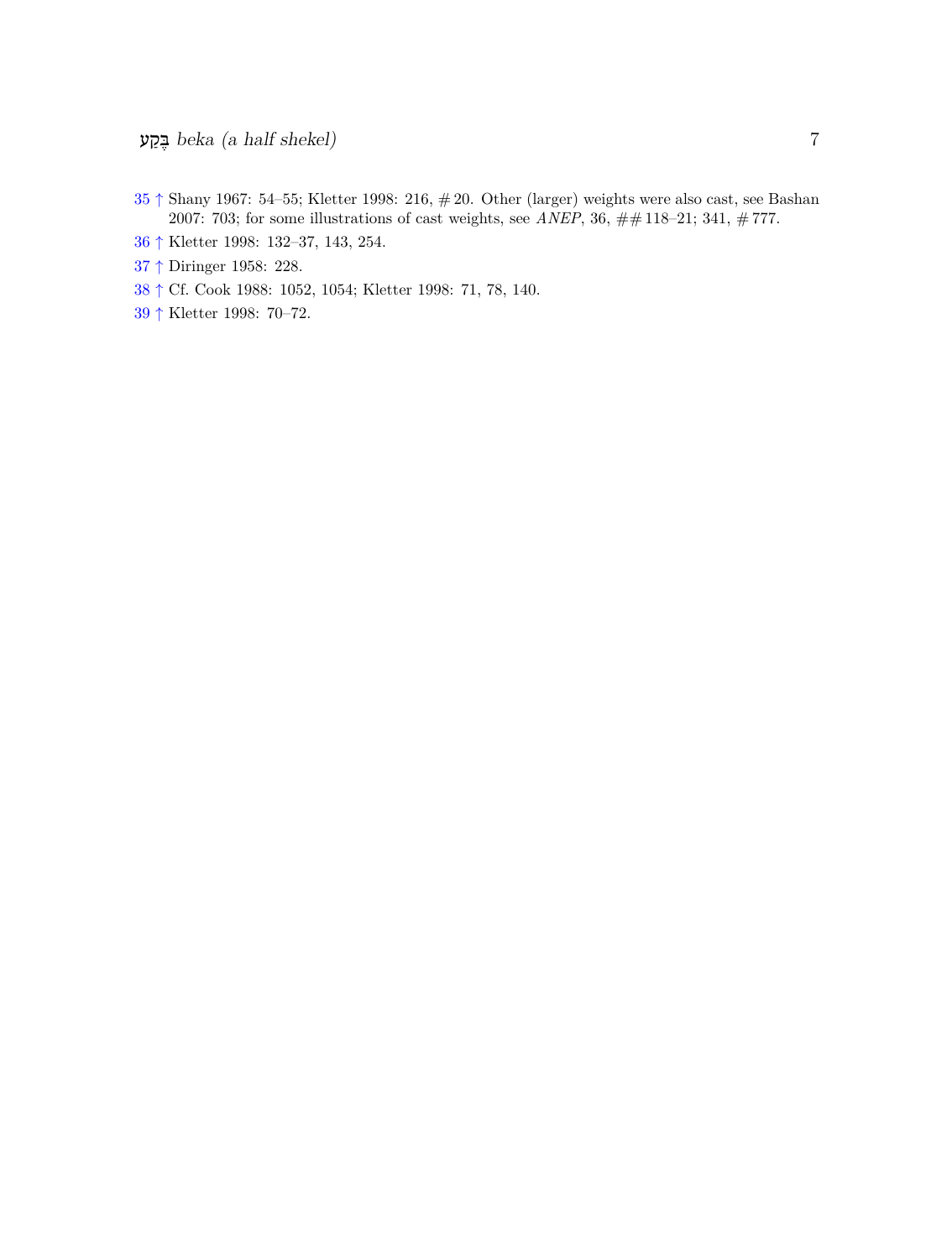## <span id="page-7-0"></span>**Bibliography**

For the abbreviations *→* List of Abbreviations

Barrois 1953 Augustin-Georges Barrois, *Manuel d'archéologie biblique*, 2 vols., Paris: Éditions Auguste Picard, 1939–53, vol. 2. Bashan 2007 Eliezer Bashan (Sternberg), 'Weights and Measures: Metrological Systems in the Bible and the Ancient Near East', *Encyclopaedia Judaica*, vol. 20, Jerusalem: Keter Publishing House, <sup>2</sup>2007, 700–06. Borschel-Dan 2018 Amanda Borschel-Dan, 'Tiny First Temple stone weight unearthed in Jerusalem', *Times of Israel*, 21 November 2018 (*→* Borschel-Dan 2018). Cook 1988 Edward M. Cook, 'Weights and Measures,' *ISBE*, vol. 4, 1046–55. Dever 1985 William G. Dever, 'Weights and Measures,' *Harper's Bible Dictionary* (ed. Paul J. Achtemeier), San Francisco: Harper & Row, 1985, 1126–31. Dijkstra & Vriezen 2010 Meindert Dijkstra & Karel J.H. Vriezen, 'Gewichten,' *Bijbelse Encyclopedie* (ed. Hendrikus C. Endedijk & Sjoerd D. Heij), Utrecht: Kok, <sup>10</sup>2010, 286–87. Diringer 1934 David Diringer, *Le iscrizioni antico-ebraiche palestinesi*, Firenze: F. Le Monnier, 1934. Diringer 1958 David Diringer, 'Weights,' in: *Documents from Old Testament Times* (ed. D. Winton Thomas), New York: T. Nelson, 1958, 227–232. Freedman 1939 Harry Freedman, *Midrash Rabbah: Genesis, vol. II; Translated into English with Notes, Glossary and Indices*, London: Soncino Press, 1939. Heltzer 1998 Michael Heltzer, 'An Inscribed Weight in the Reuben and Edit Hecht Museum', *Michmanim* 12 (1998), 44\*–46\*. Kletter 1998 Raz Kletter, *Economic Keystones: The Weight System of the Kingdom of Judah* (JSOTSup, 276), Sheffield: Sheffield Academic Press, 1998. Kletter 2009 Raz Kletter, 'Weights and Measures,' *NIDB*, vol. 5, 831–41. Moscati 1951